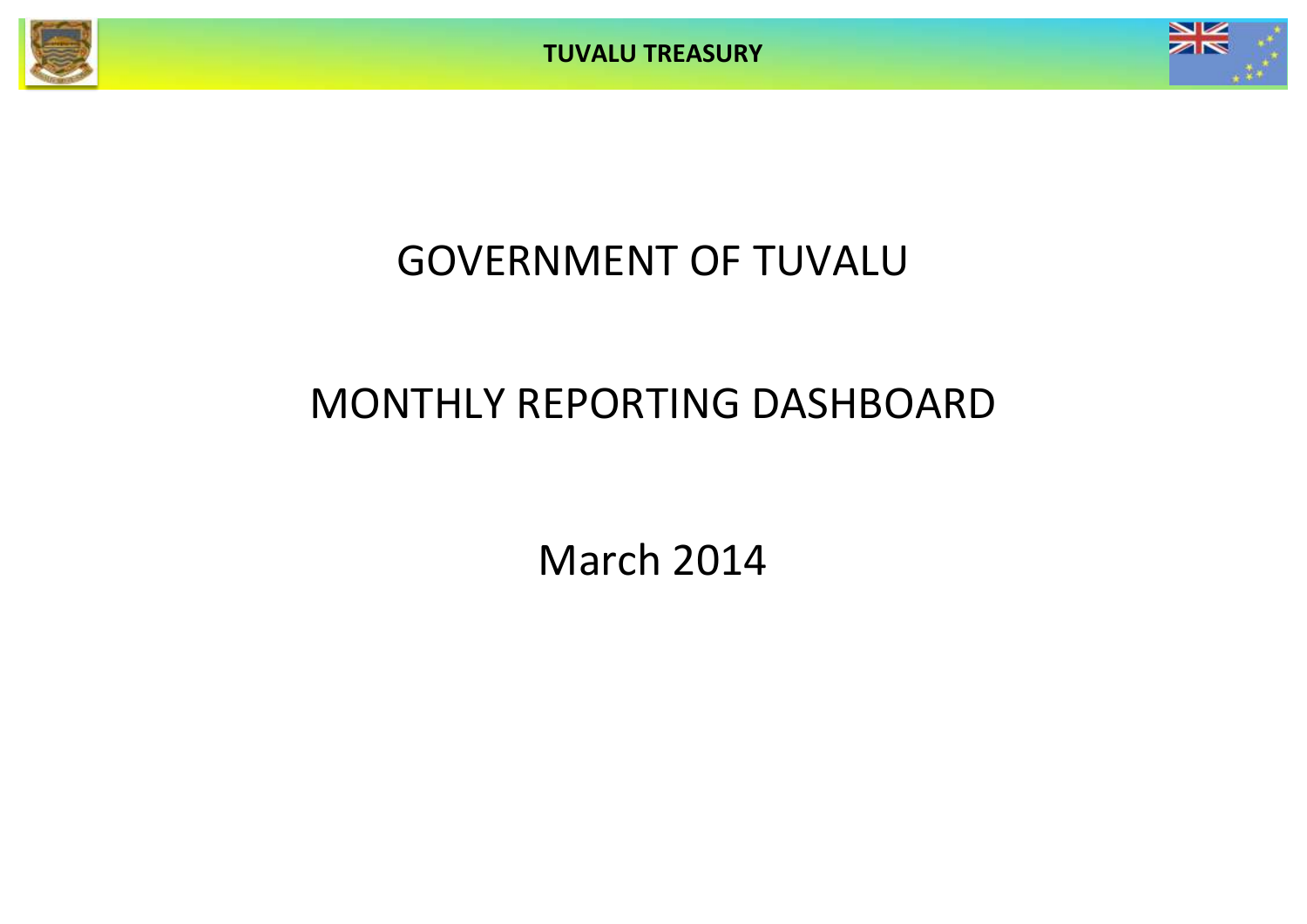

# **Government of Tuvalu Expenditure Analysis**



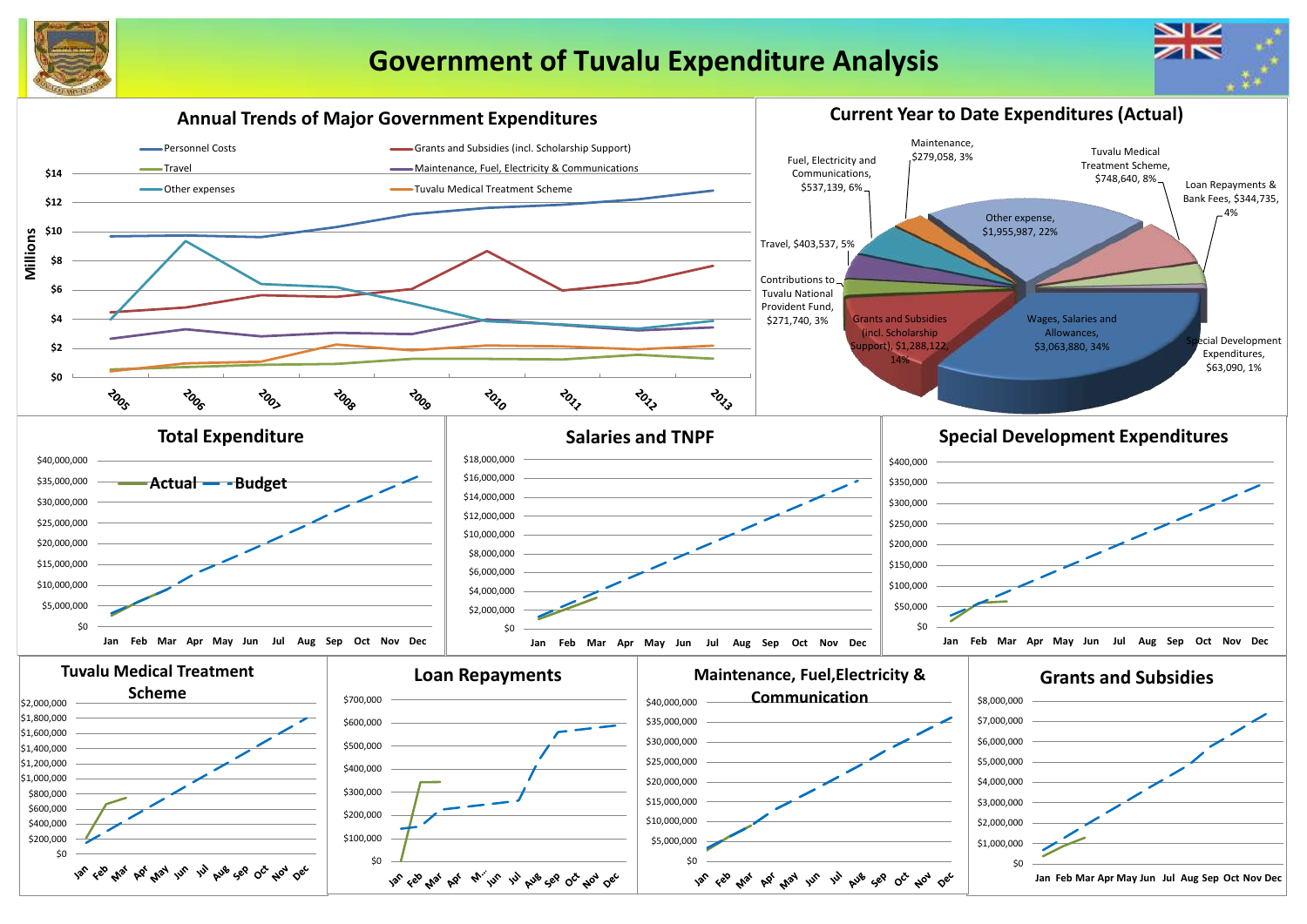

## **Government of Tuvalu Revenue Analysis**



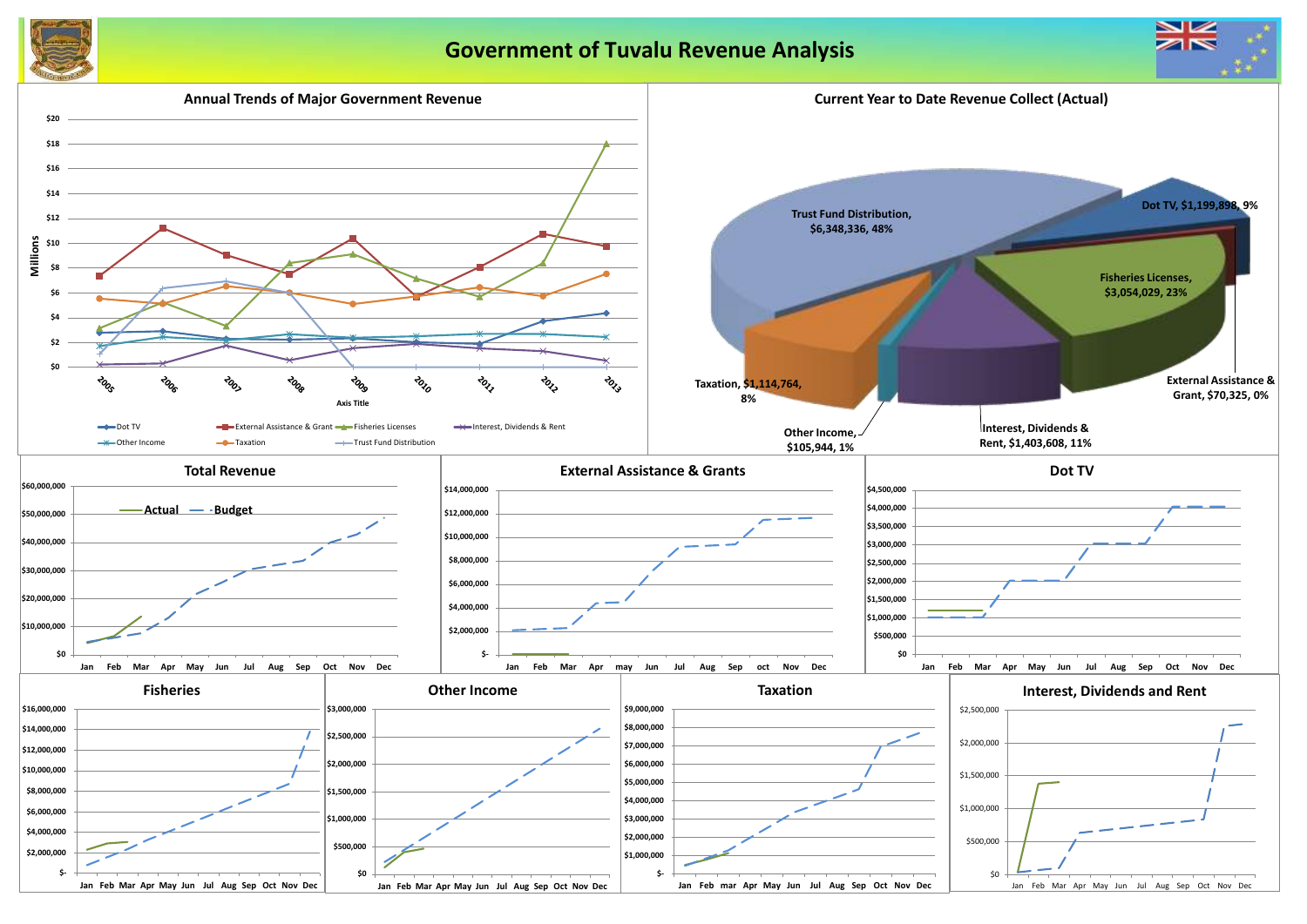

## **Tuvalu Government Funds and Debts**



#### **TUVALU TRUST FUND (TTF)**

The market value of Government of Tuvalu contribution balance of the TTF is disclosed on the Statement of Assets and Liabilities. The market value of contribution balances from other parties to the TTF are classified as a contingent asset of the Government. Given the nature of the TTF and the fact that Tuvalu is the sole beneficiary of the TTF, it is anticipated that in the event of any 'wind up' of the TTF, the market value of all TTF balances would be available to the Government of Tuvalu.

#### **TUVALU CONSOLIDATED FUND (CIF)**

The Tuvalu Consolidated Fund is the account B of the Tuvalu Trust Fund. Distributions from the Tuvalu Trust Fund are transferred to this fund. The CIF is classified as a current cash asset of the Government and use to provide increased returns on Government Cash holdings.

#### **TUVALU GENERAL CURRENT ACCOUNT**

The General Current Account is the main operational bank account of the Government and is a current cash asset of Government.

#### **TUVALU GOVERNMENT DEBTS AND GUARANTEES**

The Tuvalu Government has continously repaid its external debts over the past five years according to the terms. Government Guarantees have increased due to the recent inclusion of the National Bank of Tuvalu Deposit Gaurantee which was not reflected in past years.





-\$4,000,000 \$1,000,000 \$6,000,000 \$11,000,000 \$16,000,000 \$21,000,000 Jan Feb Mar Apr May Jun Jul Aug Sep Oct Nov Dec Jan Feb March CIF General Current Account Series3

#### **CIF and Recurrent Account Trend in 2013 and 2014**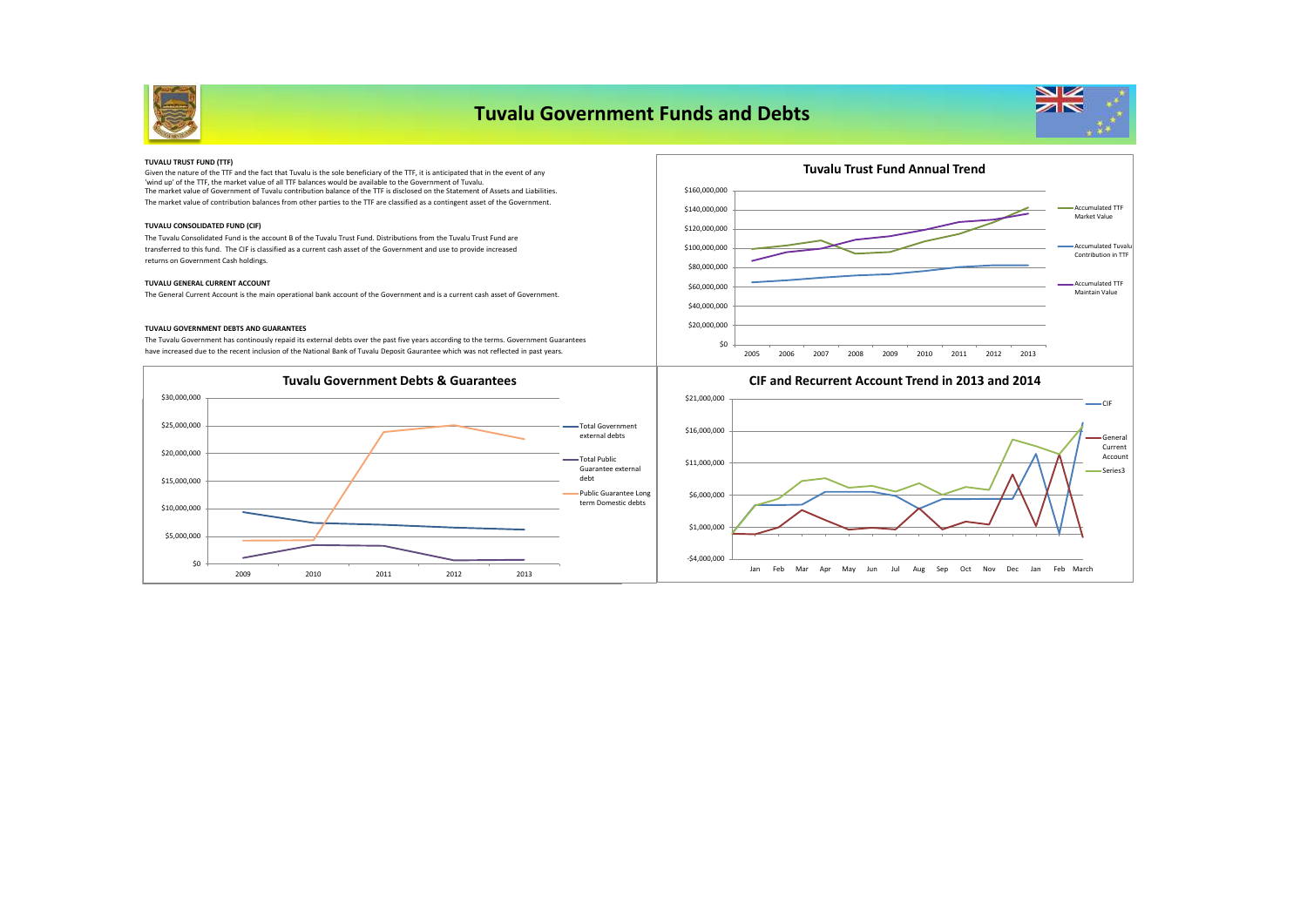## **MONTHLY STATEMENT OF RECEIPTS AND PAYENTS BY NATURE OF EXPENSE FOR THE PERIOD ENDED 31/03/2014**

|                                                                      | Year to Date Year to Date |                     | Year to Date     | January             | February      | March         | April             | May               | June              | July                | August              | September                 | October              | November            | December  | <b>Forecast</b>        | 2014                   | Variance         |
|----------------------------------------------------------------------|---------------------------|---------------------|------------------|---------------------|---------------|---------------|-------------------|-------------------|-------------------|---------------------|---------------------|---------------------------|----------------------|---------------------|-----------|------------------------|------------------------|------------------|
|                                                                      | Actual                    | Budget              | Variance         | Actual              | Actual        | Actual        | Forecast          | Forecast          | Forecast          | Forecast            | Forecast            | Forecast                  | Forecast             | Forecast            | Forecast  | <b>Full Year</b>       | <b>Budget</b>          | Forecast &       |
| <b>RECEIPTS</b>                                                      |                           |                     |                  |                     |               |               |                   |                   |                   |                     |                     |                           |                      |                     |           |                        |                        | Budget           |
| <b>Taxation</b>                                                      |                           |                     |                  |                     |               |               |                   |                   |                   |                     |                     |                           |                      |                     |           |                        |                        |                  |
| Income Tax                                                           | 435,167<br>464            | 450,000<br>$\Omega$ | (14, 833)<br>464 | 158,373<br>$\Omega$ | 134,814       | 141,980<br>59 | 150,000           | 150,000           | 150,000           | 150,000<br>$\Omega$ | 150,000<br>$\Omega$ | 150,000<br>$\overline{0}$ | 150,000<br>1.900.000 | 150,000<br>$\Omega$ | 150,000   | 1,785,167<br>2.700.465 | 1,800,000              | (14, 833)<br>464 |
| Company Tax                                                          | 259,814                   | 295,000             | (35, 186)        | 143,375             | 405<br>51,189 | 65,250        | 266,667<br>98,333 | 266,667<br>98,333 | 266,667<br>98,333 | 98,333              | 98,333              | 98,333                    | 98,333               | 98,333              | 98,333    | 1,144,814              | 2,700,001<br>1,180,000 | (35, 186)        |
| <b>Tuvalu Consumption Taxes</b>                                      | 257,022                   | 332,500             | (75, 478)        | 101,370             | 66,144        | 89,509        | 110,833           | 110,833           | 110,833           | 110,833             | 110,833             | 110,833                   | 110,833              | 110,833             | 110,833   | 1,254,522              | 1,330,000              | (75, 478)        |
| <b>Import Duty</b><br>Import Levy & Excise                           | 139,286                   | 150,000             | (10, 714)        | 55,403              | 47,870        | 36,013        | 50,000            | 50,000            | 50,000            | 50,000              | 50,000              | 50,000                    | 50,000               | 50,000              | 50,000    | 589,286                | 600,000                | (10, 714)        |
| <b>Other Taxes</b>                                                   | 23.011                    | 44.025              | (21.014)         | 5.198               | 6,690         | 11.124        | 14,675            | 14,675            | 14.675            | 14,675              | 14,675              | 14,675                    | 14,675               | 14,675              | 14,675    | 155.086                | 176,100                | (21.014)         |
|                                                                      | 1,114,764                 | 1,271,525           | (156, 761)       | 463,718             | 307,112       | 343,935       | 690,509           | 690,509           | 690,509           | 423,842             | 423,842             | 423,842                   | 2,323,842            | 423,842             | 423,842   | 7,629,340              | 7,786,101              | (156, 761)       |
| <b>Interest, Dividends and Rent</b>                                  |                           |                     |                  |                     |               |               |                   |                   |                   |                     |                     |                           |                      |                     |           |                        |                        |                  |
| <b>Interest and Dividends</b>                                        | 1,339,307                 | 30,000              | 1,309,30         | 12,743              | 1,326,564     | $\Omega$      | 510,000           | 10,000            | 10,000            | 10,000              | 10,000              | 10,000                    | 10,000               | 1,393,862           | 10,000    | 3,313,169              | 2,003,862              | 1,309,307        |
| Lease, rent and hire                                                 | 64,301                    | 72,237              | (7.93)           | 22,722              | 17,951        | 23,629        | 24,079            | 24,079            | 24,079            | 24,079              | 24,079              | 24,079                    | 24,079               | 24,079              | 24,079    | 281,012                | 288,948                | (7.936)          |
|                                                                      | 1,403,608                 | 102,237             | 1,301,371        | 35,465              | 1,344,514     | 23,629        | 534,079           | 34,079            | 34,079            | 34,079              | 34,079              | 34,079                    | 34,079               | 1,417,941           | 34,079    | 3,594,181              | 2,292,810              | 1,301,371        |
| <b>Other Government Charges</b>                                      |                           |                     |                  |                     |               |               |                   |                   |                   |                     |                     |                           |                      |                     |           |                        |                        |                  |
| <b>Fisheries Licenses</b>                                            | 3,054,029                 | 2,354,086           | 699,943          | 2,294,153           | 612,857       | 147,019       | 900,833           | 784,695           | 784,695           | 784,695             | 784,695             | 784,695                   | 784,695              | 784,695             | 5,100,833 | 14,548,563             | 13,848,620             | 699,943          |
| <b>Vessel Registrations</b>                                          | $\Omega$                  | 212,500             | (212.50)         | $\Omega$            | $\Omega$      | $\Omega$      | 70,833            | 70,833            | 70,833            | 70,833              | 70,833              | 70,833                    | 70,833               | 70,833              | 70,833    | 637,500                | 850,000                | (212.500)        |
| Marine Services (Nivaga II & Manu Folau)                             | 121,538                   | 120,000             | 1,538            | 57,072              | 42,349        | 22,117        | 40,000            | 40,000            | 40,000            | 40,000              | 40,000              | 40,000                    | 40,000               | 40,000              | 40,000    | 481,538                | 480,000                | 1,538            |
| Stevedoring and Wharfage                                             | 31,232                    | 75,775              | (44, 543)        | 10,803              | 11,800        | 8,629         | 25,258            | 25,258            | 25,258            | 25,258              | 25,258              | 25,258                    | 25,258               | 25,258              | 25,258    | 258,557                | 303,100                | (44, 543)        |
| .TV                                                                  | 1,199,898                 | 1,012,500           | 187,398          | 1,199,898           | $\Omega$      | $\Omega$      | 1,012,500         | $\Omega$          | $\Omega$          | 1,012,500           | $\Omega$            | $\overline{0}$            | 1,012,500            | $\Omega$            |           | 4,237,398              | 4,050,000              | 187,398          |
| Provision of Goods and Services                                      | 25,636                    | 174,953             | (149, 316)       | 39,893              | (30, 247)     | 15,990        | 58,318            | 58,318            | 58,318            | 58,318              | 58,318              | 58,318                    | 58,318               | 58,318              | 58,318    | 550,494                | 699,810                | (149, 316)       |
| Other Charges                                                        | (72, 462)                 | 120,963             | (193.42)         | 15,031              | (103, 976)    | 16,483        | 40,321            | 40,321            | 40.321            | 40.321              | 40,321              | 40,321                    | 40.321               | 40,321              | 40,321    | 290,426                | 483,851                | (193.425)        |
|                                                                      | 4,359,871                 | 4,070,776           | 289,095          | 3,616,850           | 532,783       | 210,238       | 2,148,063         | 1,019,425         | 1,019,425         | 2,031,925           | 1,019,425           | 1,019,425                 | 2,031,925            | 1,019,425           | 5,335,563 | 21,004,476             | 20,715,381             | 289,095          |
| <b>External Assistance and Grants</b>                                |                           |                     |                  |                     |               |               |                   |                   |                   |                     |                     |                           |                      |                     |           |                        |                        |                  |
| ROC                                                                  | $\mathbf{0}$              | 1,995,955           | (1,995,955)      | $\Omega$            | $\Omega$      | $\mathbf 0$   | 1,995,955         | $\mathsf 0$       | $\Omega$          | 1,995,955           | $\mathbf 0$         | $\mathbf 0$               | 1,995,955            | $\mathbf 0$         |           | 5,987,864              | 7,983,819              | (1,995,955)      |
| AusAID (CIF)                                                         | $\overline{0}$            | $\Omega$            |                  | $\Omega$            |               | $\mathbf 0$   | - 0               | 0                 | 2,000,000         | $\Omega$            | $\mathbf 0$         | $\overline{0}$            | $\Omega$             | $\mathbf 0$         |           | 2,000,000              | 2,000,000              | $\overline{0}$   |
| New Zealand (CIF)                                                    | $\mathbf{0}$              | $\Omega$            |                  | $\Omega$            |               | $\Omega$      | $\Omega$          | $\Omega$          | 520,800           | $\Omega$            | $\Omega$            | $\Omega$                  | $\Omega$             | $\Omega$            |           | 520,800                | 520,800                | $\Omega$         |
| World Bank, IMF, ADB                                                 | $\overline{0}$            | 3,002,500           | (3.002.500)      | $\Omega$            | $\Omega$      | $\Omega$      | 833               | 833               | 833               | 833                 | 833                 | 833                       | 833                  | 833                 | 833       | 7,500                  | 3,010,000              | (3,002,500)      |
| PDF                                                                  | $\Omega$                  | 39,000              | (39,000)         | ŋ                   | $\Omega$      | $\mathbf{0}$  | 13,000            | 13,000            | 13,000            | 13,000              | 13,000              | 13,000                    | 13,000               | 13,000              | 13,000    | 117,000                | 156,000                | (39,000)         |
| <b>Other Donors</b>                                                  | 70.325                    | 250,000             | (179.67)         | 70,325              | $\Omega$      | $\Omega$      | 83,333            | 83.333            | 83.333            | 83.333              | 83,333              | 83.333                    | 83.333               | 83,333              | 83.333    | 820,325                | 1,000,000              | (179.675)        |
|                                                                      | 70,325                    | 5,287,455           | (5,217,130)      | 70,325              | $\mathbf{0}$  | $\mathbf{0}$  | 2,093,121         | 97,167            | 2,617,967         | 2,093,121           | 97,167              | 97,167                    | 2,093,121            | 97,167              | 97,167    | 9,453,489              | 14,670,619             | (5, 217, 130)    |
| TTF Distribution to CIF                                              | 6.348.336                 | $\Omega$            | 6,348,33         | $\Omega$            | $\Omega$      | 6,348,336     | $\Omega$          | 6,500,000         | $\sqrt{ }$        | $\Omega$            | $\Omega$            | $\Omega$                  | $\Omega$             | $\Omega$            |           | 12,848,336             | 6,500,000              | 6,348,336        |
| <b>Total Receipts</b>                                                | 13,296,903                | 10,731,993          | 2,564,910        | 4,186,357           | 2,184,409     | 6,926,137     | 5,465,773         | 8,341,180         | 4,361,980         | 4,582,968           | 1,574,513           | 1,574,513                 | 6,482,968            | 2,958,375           | 5,890,651 | 54,529,821             | 51,964,911             | 2,564,910        |
| <b>PAYMENTS</b>                                                      |                           |                     |                  |                     |               |               |                   |                   |                   |                     |                     |                           |                      |                     |           |                        |                        |                  |
| <b>Operations</b>                                                    |                           |                     |                  |                     |               |               |                   |                   |                   |                     |                     |                           |                      |                     |           |                        |                        |                  |
| Wages, Salaries, and Employee Benefits                               | 3,063,880                 | 3,641,002           | 577,122          | 973,320             | 1,027,403     | 1,063,156     | 1,213,667         | 1,213,667         | 1,213,667         | 1,213,667           | 1,213,667           | 1,213,667                 | 1,213,667            | 1,213,667           | 1,213,667 | 13.986.884             | 14,564,006             | 577,122          |
| Contributions to Tuvalu National Provident Fund                      | 272,172                   | 323,108             | 50,936           | 95,304              | 88,082        | 88,786        | 107,703           | 107,703           | 107,703           | 107,703             | 107,703             | 107,703                   | 107,703              | 107,703             | 107,703   | 1,241,496              | 1,292,433              | 50,936           |
| Travel                                                               | 403,537                   | 510,963             | 107,426          | 212,621             | 109,746       | 81,170        | 170,323           | 170,323           | 170,323           | 170,323             | 170,323             | 170,323                   | 170,323              | 170,323             | 170,323   | 1,936,439              | 2,043,865              | 107,426          |
| Telephone and Internet                                               | 29.930                    | 37,290              | 7,360            | 10,859              | 11,812        | 7,259         | 12,430            | 12,430            | 12.430            | 12,430              | 12,430              | 12,430                    | 12,430               | 12,430              | 12,430    | 141,799                | 149,159                | 7,360            |
| Maintenance                                                          | 279,058                   | 252,404             | (26, 654)        | 53,880              | 98,707        | 126,471       | 373,886           | 84,135            | 84,135            | 84,135              | 84,135              | 84,135                    | 84,135               | 84,135              | 84,135    | 1,326,021              | 1,299,368              | (26, 654)        |
| <b>Advertising and Provisions</b>                                    | 177,242                   | 220,938             | 43,69            | 141,934             | 18,777        | 16,531        | 73,646            | 73,646            | 73,646            | 73,646              | 73,646              | 73,646                    | 73,646               | 73,646              | 73,646    | 840,054                | 883,750                | 43,696           |
| Fuel and Oil                                                         | 349,708                   | 516,885             | 167,178          | 123,248             | 118,942       | 107,517       | 172,295           | 172,295           | 172,295           | 172,295             | 172,295             | 172,295                   | 172,295              | 172,295             | 172,295   | 1,900,364              | 2,067,542              | 167,178          |
| Supplies and Equipment                                               | 280,840                   | 427,335             | 146,495          | 89,974              | 130,417       | 60,449        | 142,445           | 142,445           | 142,445           | 142,445             | 142,445             | 142,445                   | 142,445              | 142,445             | 142,445   | 1,562,846              | 1,709,341              | 146,495          |
| Electricity                                                          | 157,501                   | 225,271             | 67,769           | 65,090              | 63,330        | 29,082        | 75,090            | 75,090            | 75,090            | 75,090              | 75,090              | 75,090                    | 75,090               | 75,090              | 75,090    | 833,313                | 901,082                | 67,769           |
| Senior Citizen Scheme / Pension                                      | 77,772                    | 77,613              | (159)            | 50,880              | 811           | 26,081        | 25,871            | 25,871            | 25,871            | 25,871              | 25,871              | 25,871                    | 25,871               | 25,871              | 25,871    | 310,611                | 310,452                | (159)            |
| TMTS (Tuvalu Medical Treatment Scheme)                               | 748,640                   | 451,125             | (297, 515)       | 213,752             | 451,437       | 83,452        | 150,375           | 150,375           | 150,375           | 150,375             | 150,375             | 150,375                   | 150,375              | 150,375             | 150,375   | 2,102,015              | 1,804,500              | (297, 515)       |
| Land & Property Rent                                                 | 727,548                   | 81.088              | 646 46           | 26,614              | 13,915        | 687.018       | 717,029           | 27.029            | 27,029            | 27.029              | 27,029              | 27,029                    | 27.029               | 27,029              | 27.029    | 1.660.813              | 1,014,353              | (646.460)        |
|                                                                      | 6,567,827                 | 6,765,021           | 197,195          | 2,057,477           | 2,133,377     | 2,376,972     | 3,234,760         | 2,255,009         | 2,255,009         | 2,255,009           | 2,255,009           | 2,255,009                 | 2,255,009            | 2,255,009           | 2,255,009 | 27,842,657             | 28,039,852             | 197,195          |
| <b>Grants and Subsidies</b>                                          |                           |                     |                  |                     |               |               |                   |                   |                   |                     |                     |                           |                      |                     |           |                        |                        |                  |
| <b>Grants and Subsidies</b>                                          | 474,559                   | 750,181             | 275,622          | 123,596             | 222,173       | 128,789       | 211,310           | 211,310           | 242,560           | 211,310             | 211,310             | 242,560                   | 211,310              | 242,560             | 211,310   | 2,470,102              | 2,745,724              | 275,622          |
| Outer Island Projects (SDE)                                          | 102,569                   | 400,000             | 297,431          | 12,887              | 47,247        | 42,434        | 133,333           | 133,333           | 133,333           | 133,333             | 133,333             | 133,333                   | 133,333              | 133,333             | 133,333   | 1,302,569              | 1,600,000              | 297,431          |
| Other SDEs                                                           | 692,585                   | 650,311             | (42, 274)        | 263,866             | 428,568       | 151           | 150,104           | 150,104           | 150,104           | 350,104             | 150,104             | 150,104                   | 150,104              | 150,104             | 150,104   | 2,243,520              | 2,201,246              | (42, 274)        |
| Scholarships and Support                                             | 571,522                   | 647,444             | 75,922           | 111,788             | 226,995       | 232,740       | 215,815           | 215,815           | 215,815           | 215,815             | 215,815             | 215,815                   | 215,815              | 215,815             | 215,81    | 2,513,855              | 2,589,777              | 75,922           |
| Contribution to Japan Grant Counterpart Fund                         | $\Omega$                  | 79,595              | 79,59            | $\Omega$            | $\Omega$      | $\Omega$      | 26,532            | 26,532            | 26,532            | 26,532              | 26,532              | 26,532                    | 26,532               | 26,532              | 26,532    | 238,784                | 318,378                | 79,595           |
| <b>Overseas Contributions</b>                                        | 140,095                   | 87,888              | (52.20)          | 122,827             | 17,268        | $\sqrt{ }$    | 49,489            | 26,963            | 26,963            | 26,963              | 26,963              | 285,437                   | 38,963               | 26,963              | 26,963    | 675,758                | 623,551                | (52.207)         |
|                                                                      | 1,981,329                 | 2,615,419           | 634,090          | 634,963             | 942,252       | 404,114       | 786,582           | 764,056           | 795,306           | 964,056             | 764,056             | 1,053,780                 | 776,056              | 795,306             | 764,056   | 9,444,586              | 10,078,676             | 634,090          |
| <b>Loans and Interest</b>                                            |                           |                     |                  |                     |               |               |                   |                   |                   |                     |                     |                           |                      |                     |           |                        |                        |                  |
| Interest and Bank Charges                                            | 2.859                     | 25.000              | 22.141           | 1,344               | 956           | 559           | 8.333             | 8,333             | 8.333             | 8.333               | 8.333               | 8.333                     | 8,333                | 8.333               | 8,333     | 77.859                 | 100,000                | 22.141           |
| Loan Repayment                                                       | 341,254                   | 198,448             | (142.80)         | $\Omega$            | 341,254       | $\sqrt{ }$    | 833               | 833               | 833               | 833                 | 163,250             | 116,070                   | 833                  | 833                 | 833       | 626,408                | 483,602                | (142,806         |
|                                                                      | 344,113                   | 223,448             | (120, 66)        | 1,344               | 342,210       | 559           | 9,167             | 9,167             | 9,167             | 9,167               | 171,584             | 124,404                   | 9,167                | 9,167               | 9,167     | 704,267                | 583,602                | (120, 665)       |
| <b>Capital Expenditures</b>                                          |                           |                     |                  |                     |               |               |                   |                   |                   |                     |                     |                           |                      |                     |           |                        |                        |                  |
| Purchase/construction of assets                                      | 63,090                    | 122,865             | 59.77            | 14,518              | 44,931        | 3,641         | 40,955            | 40,955            | 40,955            | 40.955              | 40,955              | 40,955                    | 40,955               | 40,955              | 40,955    | 431,684                | 491,458                | 59,774           |
|                                                                      | 63,090                    | 122,865             | 59,774           | 14,518              | 44,931        | 3,641         | 40,955            | 40,955            | 40,955            | 40,955              | 40,955              | 40,955                    | 40,955               | 40,955              | 40,955    | 431,684                | 491,458                | 59,774           |
| <b>Total Payments</b>                                                | 8.956.359                 | 9.726.753           | 770,394          | 2.708.302           | 3.462.770     | 2.785.287     | 4.071.464         | 3.069.187         | 3.100.437         | 3.269.187           | 3,231,604           | 3.474.148                 | 3.081.187            | 3,100,437           | 3.069.187 | 38.423.194             | 39.193.588             | 770,394          |
| <b>NET SURPLUS / (DEFICIT)</b>                                       | 4,340,544                 | 1,005,240           | 3,335,304        | 1,478,056           | (1, 278, 361) | 4,140,850     | 1,394,309         | 5,271,993         | 1,261,543         | 1,313,781           | (1,657,091)         | (1,899,635)               | 3,401,781            | (142, 062)          | 2,821,464 | 16,106,628             | 12,771,324             | 3,335,304        |
| <b>FORECAST CASH POSITION</b><br>\$M<br>Consolidated Investment Fund | 16.7                      |                     |                  | 16.9                | 15.4          | 16.7          | 18.1              | 23.4              | 24.7              | 26.0                | 24.3                | 22.4                      | 25.8                 | 25.7                | 28.5      |                        |                        |                  |
| General Current Account                                              | 17,268,762<br>$-541,742$  |                     |                  |                     |               |               |                   |                   |                   |                     |                     |                           |                      |                     |           |                        |                        |                  |
|                                                                      |                           |                     |                  |                     |               |               |                   |                   |                   |                     |                     |                           |                      |                     |           |                        |                        |                  |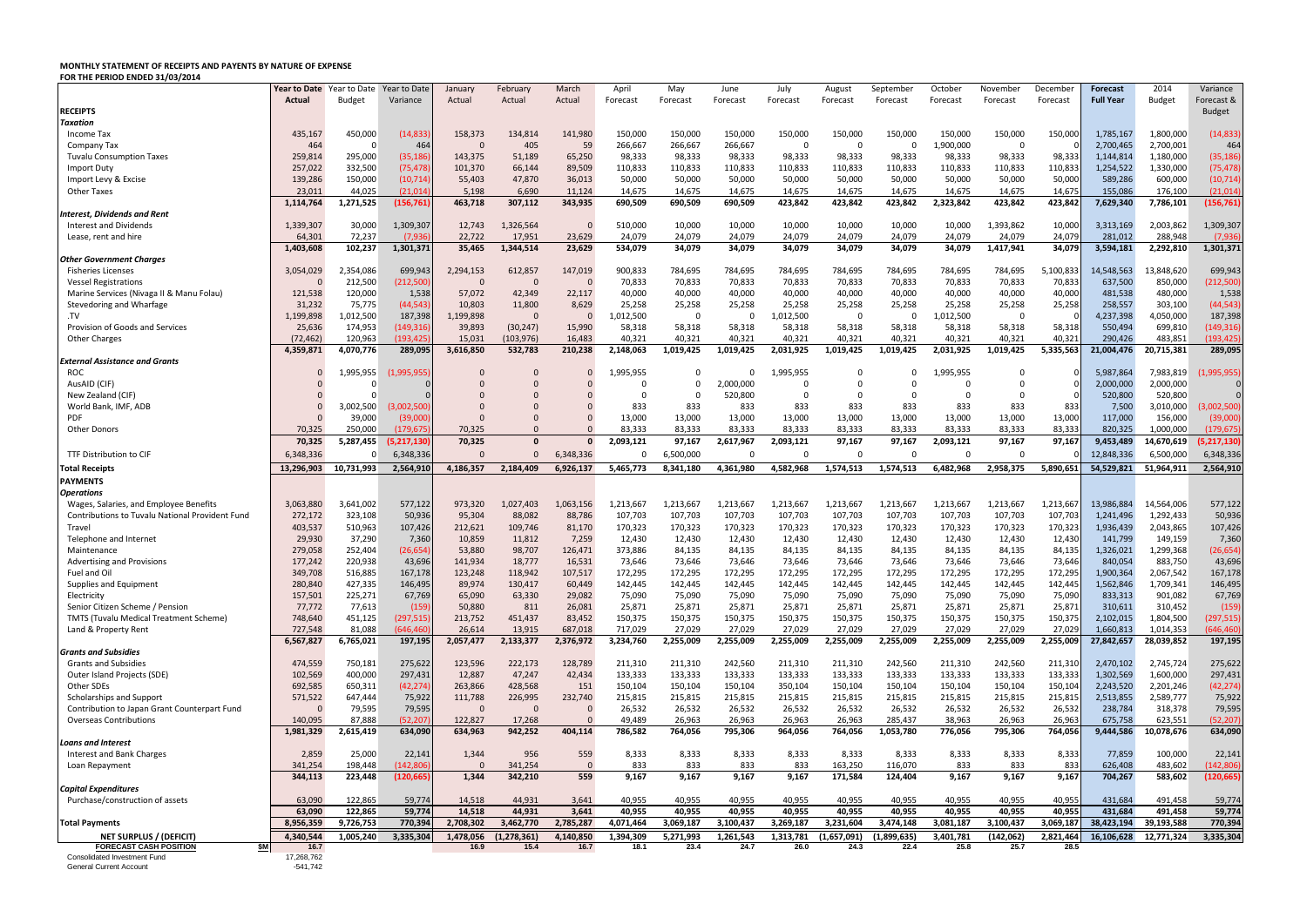### **MONTHLY STATEMENT OF RECEIPTS AND PAYENTS BY NATURE OF EXPENSE**

**FOR THE PERIOD ENDED 31/03/2014**

|                                                 | <b>Year to Date</b> |            | <b>Year to Date</b> |            | <b>Year to Date</b> |             | 2014          |            |  |
|-------------------------------------------------|---------------------|------------|---------------------|------------|---------------------|-------------|---------------|------------|--|
|                                                 | Actual              |            | Budget              |            | Variance            |             | <b>Budget</b> |            |  |
| <b>RECEIPTS</b>                                 |                     |            |                     |            |                     |             |               |            |  |
| <b>Taxation</b>                                 |                     |            |                     |            |                     |             |               |            |  |
| Income Tax                                      | 435,167             |            | 450,000             |            | (14, 833)           |             | 1,800,000     |            |  |
| Company Tax                                     | 464                 |            | 0                   |            | 464                 |             | 2,700,001     |            |  |
| <b>Tuvalu Consumption Tax</b>                   | 259,814             |            | 295,000             |            | (35, 186)           |             | 1,180,000     |            |  |
| Import Duty                                     | 257,022             |            | 332,500             |            | (75, 478)           |             | 1,330,000     |            |  |
| Import Levy & Excise                            | 139,286             |            | 150,000             |            | (10, 714)           |             | 600,000       |            |  |
| <b>Other Taxes</b>                              | 23,011              |            | 44,025              |            | (21, 014)           |             | 176,100       |            |  |
|                                                 |                     | 1,114,764  |                     | 1,271,525  |                     | (156, 761)  |               | 7,786,101  |  |
| <b>Interest, Dividends and Rent</b>             |                     |            |                     |            |                     |             |               |            |  |
| <b>Interest and Dividends</b>                   | 1,339,307           |            | 30,000              |            | 1,309,307           |             | 2,003,862     |            |  |
| Lease, rent and hire                            | 64,301              |            | 72,237              |            | (7,936)             |             | 288,948       |            |  |
|                                                 |                     | 1,403,608  |                     | 102,237    |                     | 1,301,371   |               | 2,292,810  |  |
| <b>Other Government Charges</b>                 |                     |            |                     |            |                     |             |               |            |  |
| <b>Fisheries Licenses</b>                       | 3,054,029           |            | 2,354,086           |            | 699,943             |             | 13,848,620    |            |  |
| <b>Vessel Registrations</b>                     | 0                   |            | 212,500             |            | (212,500)           |             | 850,000       |            |  |
| Marine Services (Nivaga II & Manu Folau)        | 121,538             |            | 120,000             |            | 1,538               |             | 480,000       |            |  |
| Stevedoring and Wharfage                        | 31,232              |            | 75,775              |            | (44, 543)           |             | 303,100       |            |  |
| .TV                                             | 1,199,898           |            | 1,012,500           |            | 187,398             |             | 4,050,000     |            |  |
| Provision of Goods and Services                 | 25,636              |            | 174,953             |            | (149, 316)          |             | 699,810       |            |  |
| <b>Other Charges</b>                            | (72,462)            |            | 120,963             |            | (193, 425)          |             | 483,851       |            |  |
|                                                 |                     | 4,359,871  |                     | 4,070,776  |                     | 289,095     |               | 20,715,381 |  |
| <b>External Assistance and Grants</b>           |                     |            |                     |            |                     |             |               |            |  |
| <b>ROC</b>                                      | 0                   |            | 1,995,955           |            | (1,995,955)         |             | 7,983,819     |            |  |
| AusAID (CIF)                                    | 0                   |            | 0                   |            | 0                   |             | 2,000,000     |            |  |
| New Zealand (CIF)                               | 0                   |            | 0                   |            | $\mathbf{0}$        |             | 520,800       |            |  |
| World Bank, IMF, ADB                            | 0                   |            | 3,002,500           |            | (3,002,500)         |             | 3,010,000     |            |  |
| <b>PDF</b>                                      | 0                   |            | 39,000              |            | (39,000)            |             | 156,000       |            |  |
| <b>Other Donors</b>                             | 70,325              |            | 250,000             |            | (179, 675)          |             | 1,000,000     |            |  |
|                                                 |                     | 70,325     |                     | 5,287,455  |                     | (5,217,130) |               | 14,670,619 |  |
| TTF Distribution to CIF                         | 6,348,336           | 6,348,336  | 0                   | 0          | 6,348,336           | 6,348,336   | 6,500,000     | 6,500,000  |  |
| <b>Total Receipts</b>                           |                     | 13,296,903 |                     | 10,731,993 |                     | 2,564,910   |               | 51,964,911 |  |
|                                                 |                     |            |                     |            |                     |             |               |            |  |
| <b>PAYMENTS</b>                                 |                     |            |                     |            |                     |             |               |            |  |
| <b>Operations</b>                               |                     |            |                     |            |                     |             |               |            |  |
| Wages, Salaries, and Employee Benefits          | 3,063,880           |            | 3,641,002           |            | 577,122             |             | 14,564,006    |            |  |
| Contributions to Tuvalu National Provident Fund | 272,172             |            | 323,108             |            | 50,936              |             | 1,292,433     |            |  |
| Travel                                          | 403,537             |            | 510,963             |            | 107,426             |             | 2,043,865     |            |  |
| Telephone and Internet                          | 29,930              |            | 37,290              |            | 7,360               |             |               |            |  |
| Maintenance                                     |                     |            |                     |            |                     |             | 149,159       |            |  |
|                                                 | 279,058             |            | 252,404             |            | (26, 654)           |             | 1,299,368     |            |  |
| <b>Advertising and Provisions</b>               | 177,242             |            | 220,938             |            | 43,696              |             | 883,750       |            |  |
| Fuel and Oil                                    | 349,708             |            | 516,885             |            | 167,178             |             | 2,067,542     |            |  |
| Supplies and Equipment                          | 280,840             |            | 427,335             |            | 146,495             |             | 1,709,341     |            |  |
| Electricity                                     | 157,501             |            | 225,271             |            | 67,769              |             | 901,082       |            |  |
| Senior Citizen Scheme / Pension                 | 77,772              |            | 77,613              |            | (159)               |             | 310,452       |            |  |
| TMTS (Tuvalu Medical Treatment Scheme)          | 748,640             |            | 451,125             |            | (297, 515)          |             | 1,804,500     |            |  |
| Land & Property Rent                            | 727,548             |            | 81,088              |            | (646, 460)          |             | 1,014,353     |            |  |
|                                                 |                     | 6,567,827  |                     | 6,765,021  |                     | 197,195     |               | 28,039,852 |  |
| <b>Grants and Subsidies</b>                     |                     |            |                     |            |                     |             |               |            |  |
| <b>Grants and Subsidies</b>                     | 474,559             |            | 750,181             |            | 275,622             |             | 2,745,724     |            |  |
| Outer Island Projects (SDE)                     | 102,569             |            | 400,000             |            | 297,431             |             | 1,600,000     |            |  |
| Other SDEs                                      | 692,585             |            | 650,311             |            | (42, 274)           |             | 2,201,246     |            |  |
| Scholarships and Support                        | 571,522             |            | 647,444             |            | 75,922              |             | 2,589,777     |            |  |
| Contribution to Japan Grant Counterpart Fund    | 0                   |            | 79,595              |            | 79,595              |             | 318,378       |            |  |
| <b>Overseas Contributions</b>                   | 140,095             |            | 87,888              |            | (52, 207)           |             | 623,551       |            |  |
|                                                 |                     | 1,981,329  |                     | 2,615,419  |                     | 634,090     |               | 10,078,676 |  |
| <b>Loans and Interest</b>                       |                     |            |                     |            |                     |             |               |            |  |
| Interest and Bank Charges                       | 2,859               |            | 25,000              |            | 22,141              |             | 100,000       |            |  |
| Loan Repayment                                  | 341,254             |            | 198,448             |            | (142, 806)          |             | 483,602       |            |  |
|                                                 |                     | 344,113    |                     | 223,448    |                     | (120, 665)  |               | 583,602    |  |
| <b>Capital Expenditures</b>                     |                     |            |                     |            |                     |             |               |            |  |
| Purchase/construction of assets                 | 63,090              |            | 122,865             |            | 59,774              |             | 491,458       |            |  |
|                                                 |                     | 63,090     |                     | 122,865    |                     | 59,774      |               | 491,458    |  |
| <b>Total Payments</b>                           |                     | 8,956,359  |                     | 9,726,753  |                     | 770,394     |               | 39,193,588 |  |